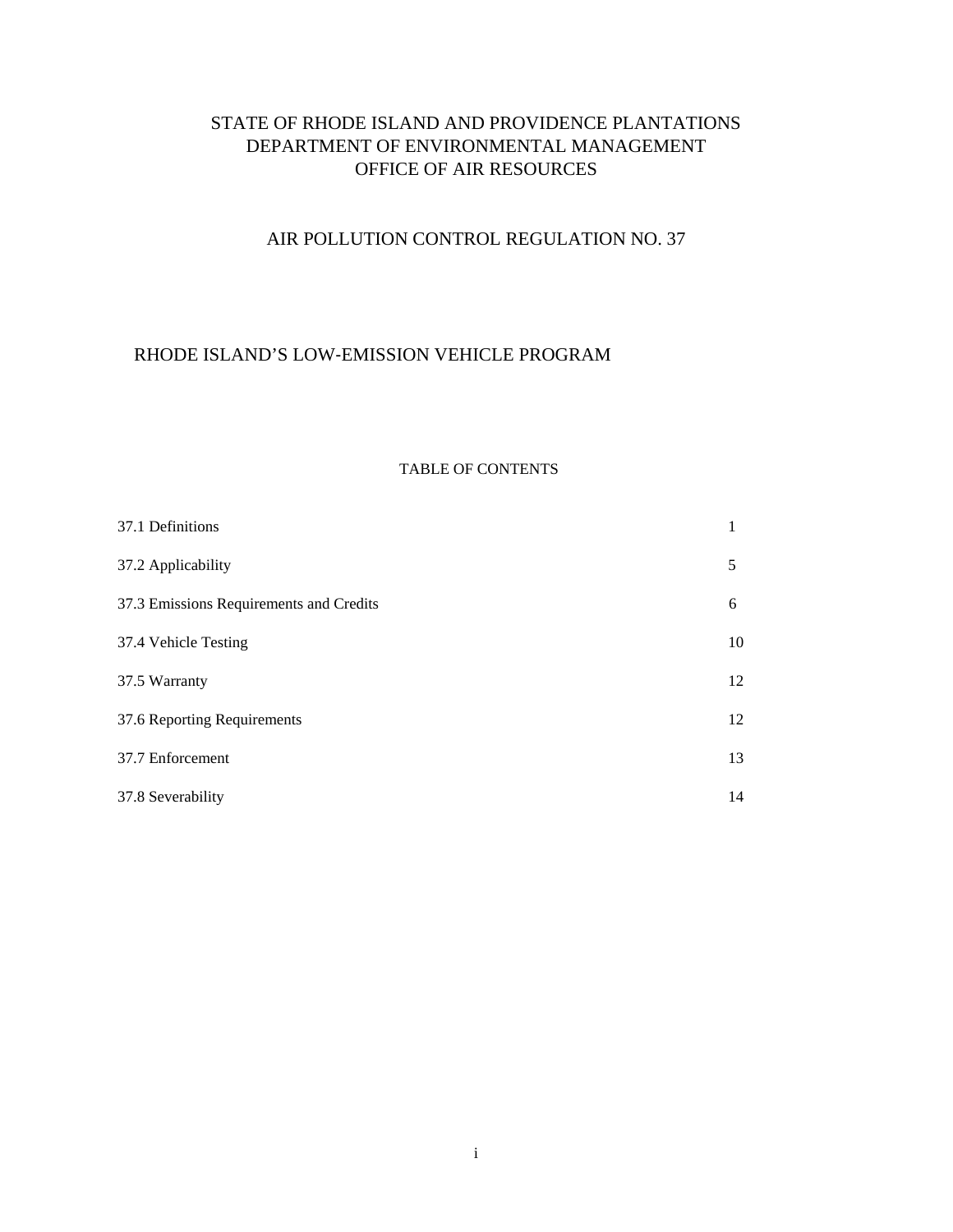# AIR POLLUTION CONTROL REGULATION NO. 37 **RHODE ISLAND DEPARTMENT OF ENVIRONMENTAL MANAGEMENT OFFICE OF AIR RESOURCES**

## **RHODE ISLAND'S LOW EMISSION VEHICLE PROGRAM**

### 37 Low Emission Vehicles

### 37.1 Definitions

As used in this regulation, the following terms shall, where the context permits, be construed as follows:

- 37.1.1 "Air contaminant emission control system" means the equipment designed for installation on a motor vehicle or motor vehicle engine for the purpose of reducing the air contaminants emitted from the motor vehicle or motor vehicle engine or a system or engine modification on a motor vehicle which causes a reduction of air contaminants emitted from the motor vehicle engine, including but not limited to exhaust control systems, fuel evaporation control systems and crankcase ventilating systems.
- 37.1.2 "AT-PZEV" means an advanced technology partial zero emission vehicle.
- 37.1.3 "California Air Resources Board" or "CARB" means the California State agency established and empowered to regulate sources of air pollution in California, including motor vehicles, pursuant to California health & safety code sections 39500 et seq.
- 37.1.4 "California Standards" means those emission standards for motor vehicles and new motor vehicle engines, that the state of California has adopted and is permitted to adopt pursuant to the authority of 42 U.S.C.A. Section 7543 and which other states are permitted to adopt pursuant to 42 U.S.C.A. Section 7507, in force and effect at the time of the adoption of these regulations.
- 37.1.5 "CCR" means the California Code of Regulations
- 37.1.6 "Certification" means a finding by CARB that a motor vehicle, motor vehicle engine, or air contaminant emission control system has satisfied the criteria adopted by CARB for the control of specified air contaminants from motor vehicles.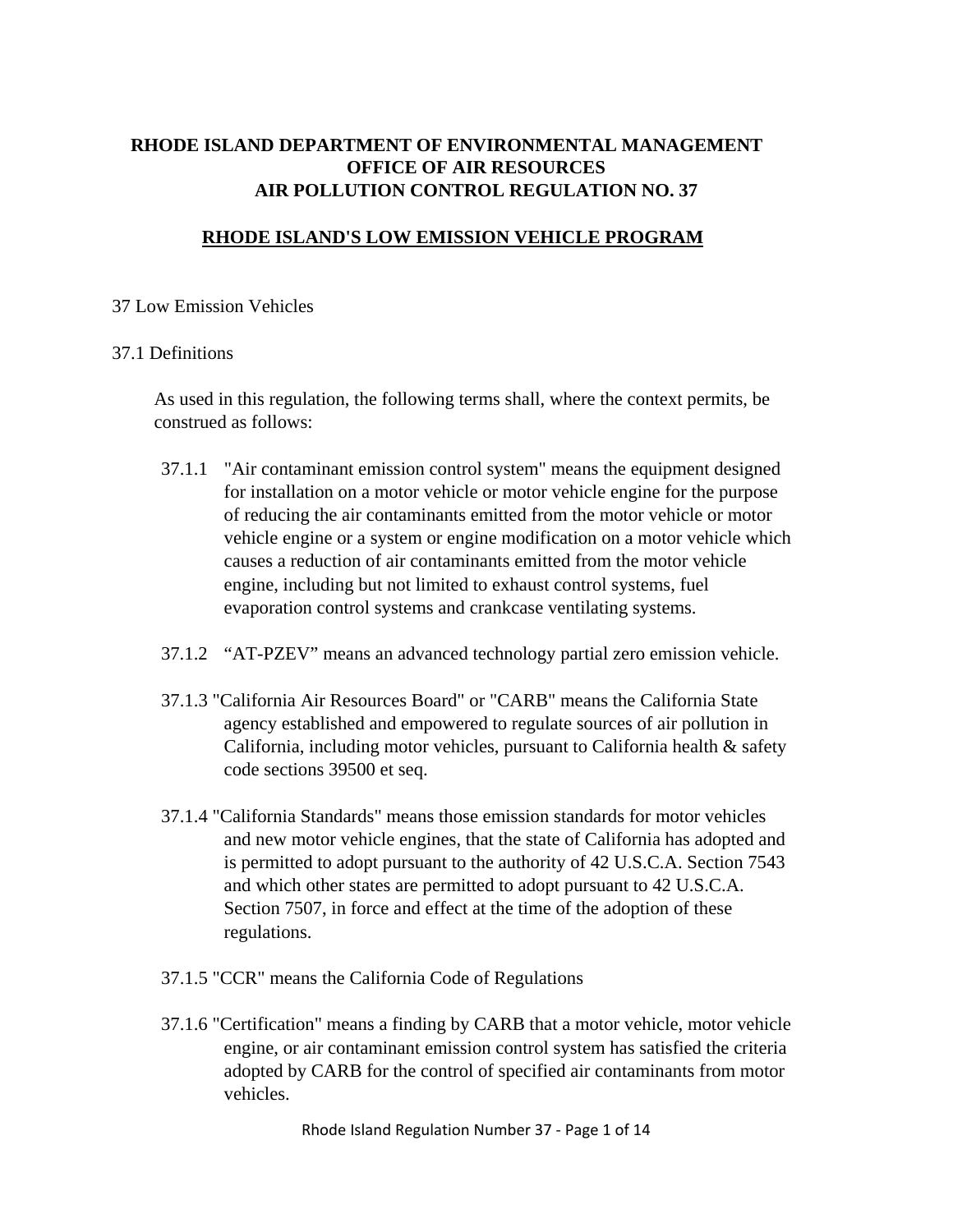- 37.1.7 "Certified device" means an air contaminant emission control system for which a certification has been issued CARB or the Department.
- 37.1.8 "Dealer" means any person engaged in the business of selling, offering to sell, soliciting or advertising the sale of new vehicles who holds a valid sales and service agreement, franchise or contract, granted by the manufacturer or distributor for the retail sale of said manufacturer's or distributor's new vehicles.
- 37.1.9 "Department" means the Rhode Island Department of Environmental Management.
- 37.1.10 "Emergency Vehicle" means any publicly owned vehicle operated by a peace officer in performance of their duties, any authorized emergency vehicle used for fighting fires or responding to emergency fire calls, any publicly owned authorized emergency vehicle used by an emergency medical technician or paramedic, or used for towing or servicing other vehicles, or repairing damaged lighting or electrical equipment, any motor vehicle of mosquito abatement, vector control, or pest abatement agencies and used for those purposes, or any ambulance used by a private entity under contract with a public agency.
- 37.1.11 "Emission standard" means specified limitations on the discharge of air contaminants into the atmosphere.
- 37.1.12 "Executive order" means a document issued by CARB certifying that a specified test group or model year vehicle has met all applicable Title 13 CCR requirements for certification and sale in California.
- 37.1.13 "Fleet-wide average" means a motor vehicle manufacturer's average vehicle emissions of all non-methane organic gases from all vehicles subject to this regulation, produced and delivered for sale in Rhode Island in any model year, based on the calculation in Title 13 CCR 1961, and incorporated herein by reference.
- 37.1.14 "Greenhouse gas" means any of the following gases: carbon dioxide, methane, nitrous oxide, and hydrofluorocarbons.
- 37.1.15 "Heavy‐duty vehicle" means any motor vehicle having a manufacturer's gross vehicle weight rating greater than 6,000 pounds, except passenger cars.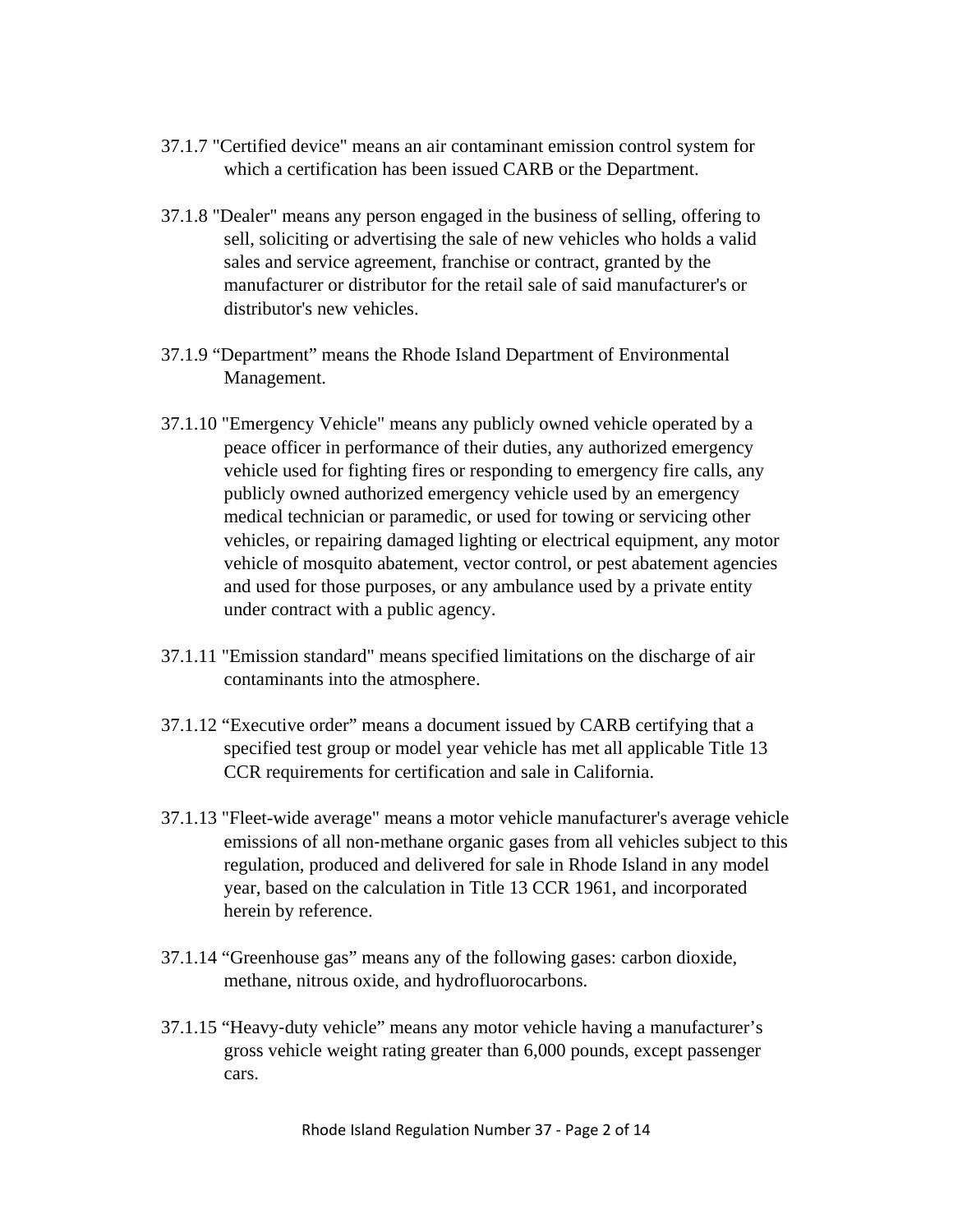- 37.1.16 "Light‐duty truck" means any 2000 and subsequent model motor vehicle rated at 8,500 pounds gross vehicle weight or less, and any other motor vehicle rated at 6,000 pounds gross vehicle weight or less, that is designed primarily for purposes of transportation of property or is a derivative of such a vehicle, or is available with special features enabling off‐street or off‐highway operation and use.
	- (a) "LDT1" means a light-duty truck with a loaded vehicle weight of 0- 3750 pounds.
	- (b) "LDT2" means a "LEV II" light-duty truck with a loaded vehicle weight of 3751 to a gross vehicle weight of 8500 pounds or a "LEV 1" light-duty truck with a loaded vehicle weight or 3751-5750 pounds.
- 37.1.17 "LEV" means a low-emission vehicle.
- 37.1.18 "Mail Out" means a widely distributed general correspondence issued by CARB whenever said board needs information from the public, or when it wishes to inform the public of new information.
- 37.1.19 "Manufacturers advisory correspondence" means a document issued by CARB, which is a policy interpretation for further clarification of the CCR applicable to motor vehicles.
- 37.1.20 "Medium‐duty passenger vehicle" means any medium‐duty vehicle with a gross vehicle weight rating of less than 10,000 pounds that is designed primarily for the transportation of persons. The medium‐duty passenger vehicle definition does not include any vehicle which: (1) is an "incomplete truck" i.e., is a truck that does not have the primary load carrying device or container attached; or (2) has a seating capacity of more than 12 persons; or (3) is designed for more than 9 persons in seating rearward of the driver's seat; or (4) is equipped with an open cargo area of 72.0 inches in interior length or more. A covered box not readily accessible from the passenger compartment will be considered an open cargo area, for purposes of this definition.
- 37.1.21 "Medium‐duty vehicle" means any pre‐1995 model year heavy‐duty vehicle having a manufacturer's gross vehicle weight rating of 8,500 pounds or less; any 1992 through 2006 model year heavy‐duty low‐emission, ultralow‐emission, super‐ultra‐low‐emission or zero‐emission vehicle certified to the standards in section 1960.1(h)(2) of Title 13 CRR having a manufacturer's gross vehicle weight rating of 14,000 pounds or less; any 1995 through 2003 model year heavy‐duty vehicle certified to the standards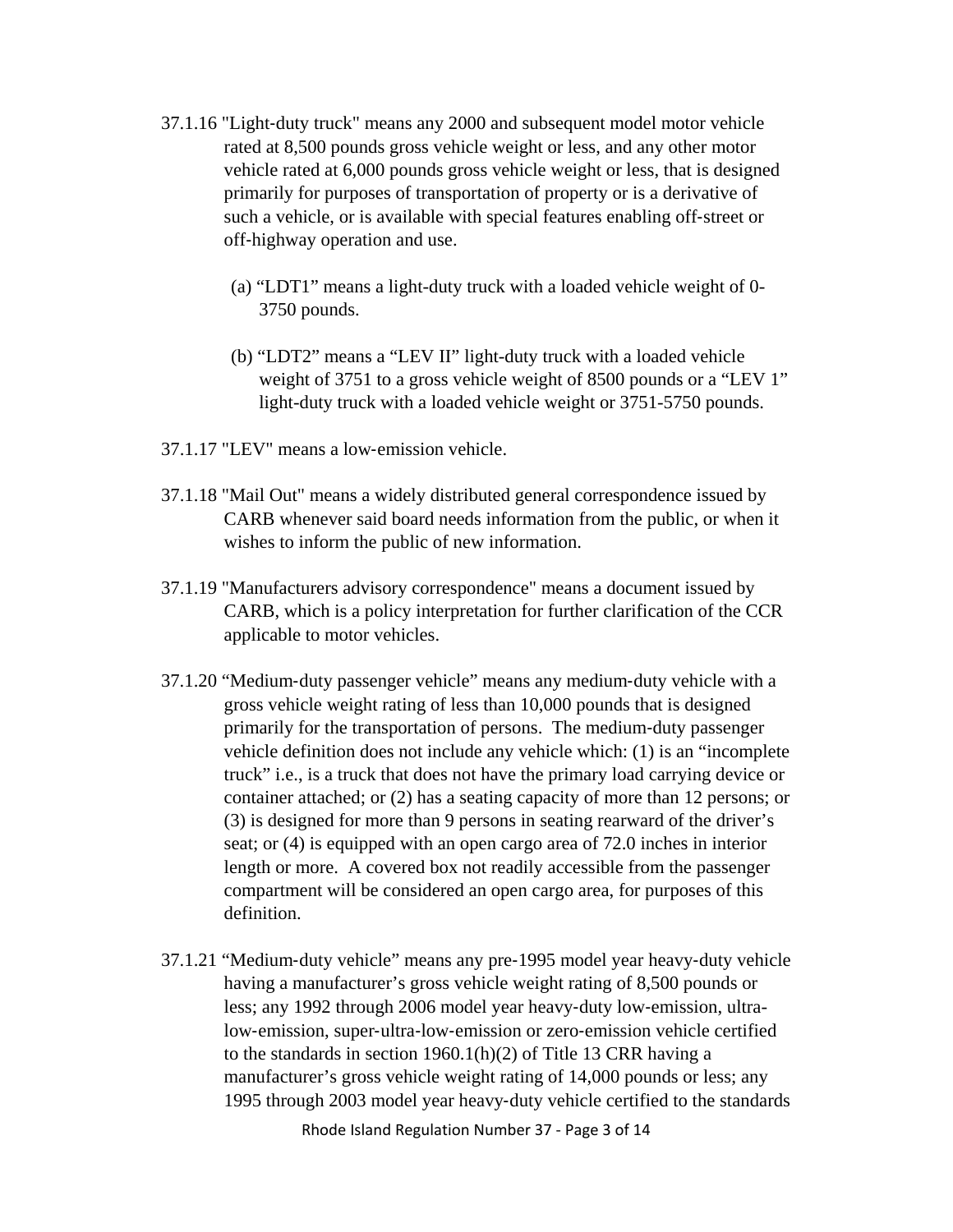in section 1960.1(h)(1) of Title 13 CRR having a manufacturer's gross vehicle weight rating of 14,000 pounds or less; and any 2000 and subsequent model heavy-duty low-emission, ultra-low-emission, superultra‐low‐emission or zero‐emission vehicle certified to the standards in Section 1961(a)(1) or 1962 of Title 13 CRR having a manufacturer's gross vehicle weight rating between 8,501 and 14,000 pounds.

- 37.1. 22 "Model year" means a motor vehicle manufacturer's annual production period which includes January 1 of a calendar year or, if the manufacturer has no annual production period, the calendar year. In the case of any vehicle manufactured in two or more stages, the time of manufacture shall be the date of completion of the chassis.
- 37.1.23 "Motor Vehicle" means a vehicle which is self‐propelled but does not include a self‐propelled wheelchair, invalid tricycle, or motorized quadricycle, if operated by a person who, by reason of physical disability, is otherwise unable to move about as a pedestrian.
- 37.1.24 "Neighborhood Electric Vehicle" or "NEV" means a motor vehicle that meets the definition of "low speed vehicle either in section 385.5 of the California Vehicle Code or in CFR 571.500 (as it existed on July 1, 2000), and is certified to zero-emission vehicle standards.
- 37.1.25 "New vehicle" means any passenger car or light duty truck with 7,500 miles or fewer on its odometer.
- 37.1.26 "NMOG" means non‐methane organic gas.
- 37.1.27 "Passenger car" means any motor vehicle designed primarily for transportation of persons and having a design capacity of twelve persons or less.
- 37.1.28 "Person" means an individual, trust, firm, joint stock company, corporation (including a quasi-governmental corporation), partnership, association, syndicate, municipality, municipal or state agency, fire district, club, nonprofit agency or any subdivision, commission, department, bureau, agency or department of state or federal government (including quasi-governmental corporation) or of any interstate body.
- 37.1.29 "PZEV" means partial zero emission vehicle.
- 37.1.30 "Recall" means: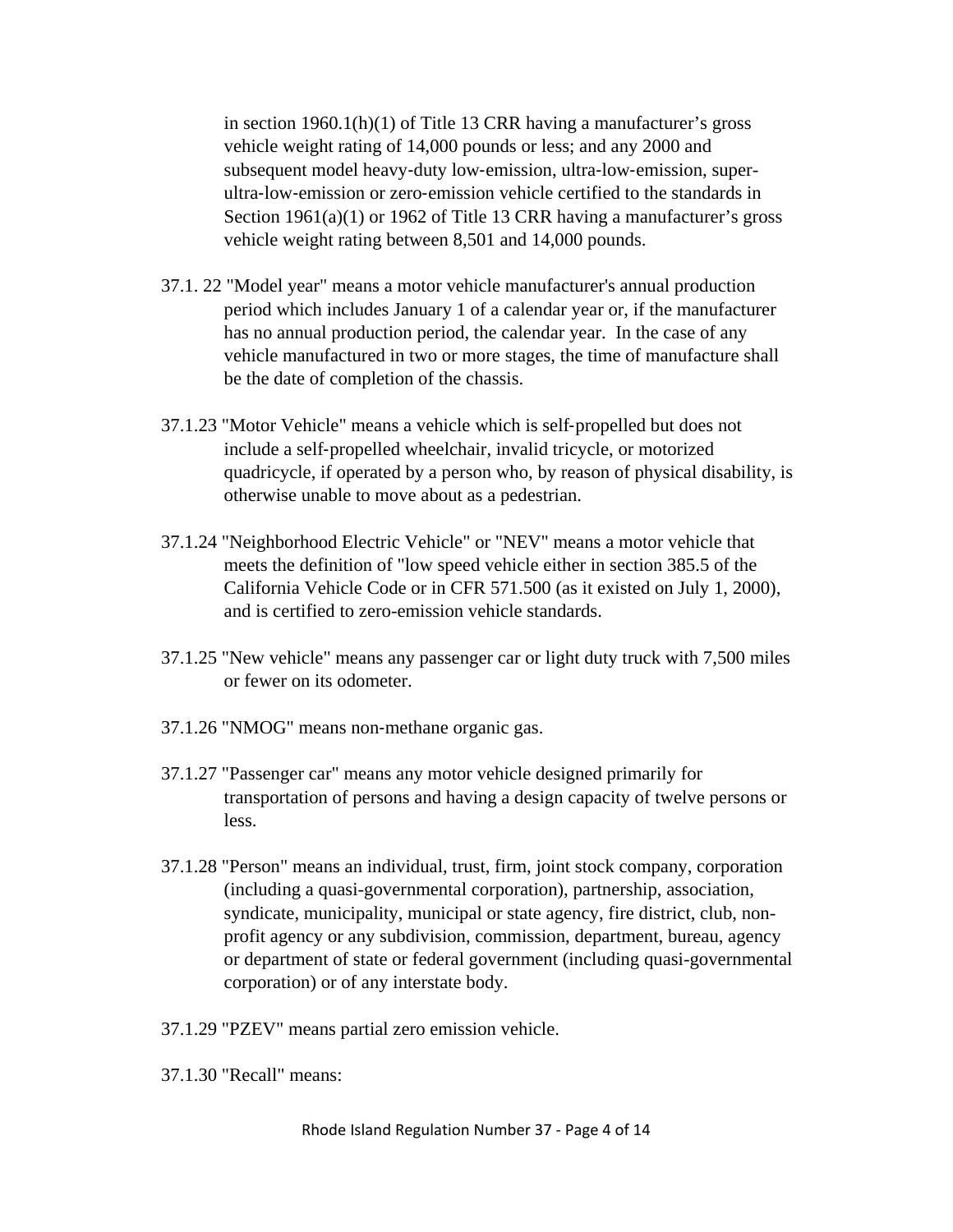- (a) A manufacturer's issuing of notices directly to consumers that vehicles in their possession or control should be corrected, or;
- (b) A manufacturer's efforts to actively locate and correct vehicles in the possession or control of consumers.
- 37.1.31 "Recall campaign" means that plan approved by CARB or the Department, by which the manufacturer will effect the recall of non‐complying vehicles.
- 37.1.32 "Test Group" means a grouping of vehicles as defined by 40 CFR 86.1827‐01.
- 37.1.33 "Test vehicle" means an experimental or prototype motor vehicle which appears to have very low emission characteristics or a used motor vehicle within which an experimental motor vehicle pollution control device is installed, and which has also received a test vehicle or fleet permit from CARB pursuant to Manufacturers Advisory Correspondence no. 83‐01.
- 37.1.34 "Ultimate purchaser" means, with respect to any new motor vehicle or new motor vehicle engine, the first person who in good faith purchases a new motor vehicle or new motor vehicle engine for purposes other than resale.
- 37.1.35 "Used motor vehicle" means motor vehicle that is not a new motor vehicle.
- 37.1.36 "ZEV" means a zero emission vehicle.

## 37.2 Applicability

- 37.2.1 The Department hereby adopts the sections of the California Low Emission Vehicle Program applicable to passenger cars, light‐duty trucks and medium‐duty vehicles under Title 13 CCR.
- 37.2.2 This regulation shall apply to all 2008 model year and subsequent model year passenger cars, light-duty trucks, and 2009 model year and subsequent model year medium‐duty vehicles sold, leased, offered for sale or lease, imported, delivered, purchased, rented, acquired, received, or registered in the State of Rhode Island.
- 37.2.3 The greenhouse gas emission standards of Title 13 CCR 1961.1 and related provisions of this regulation shall apply to all 2009 and subsequent model year passenger cars, light‐duty trucks and medium‐duty passenger vehicles sold, leased, offered for sale or lease, imported, delivered, purchased, rented, acquired received or registered, in the State of Rhode Island.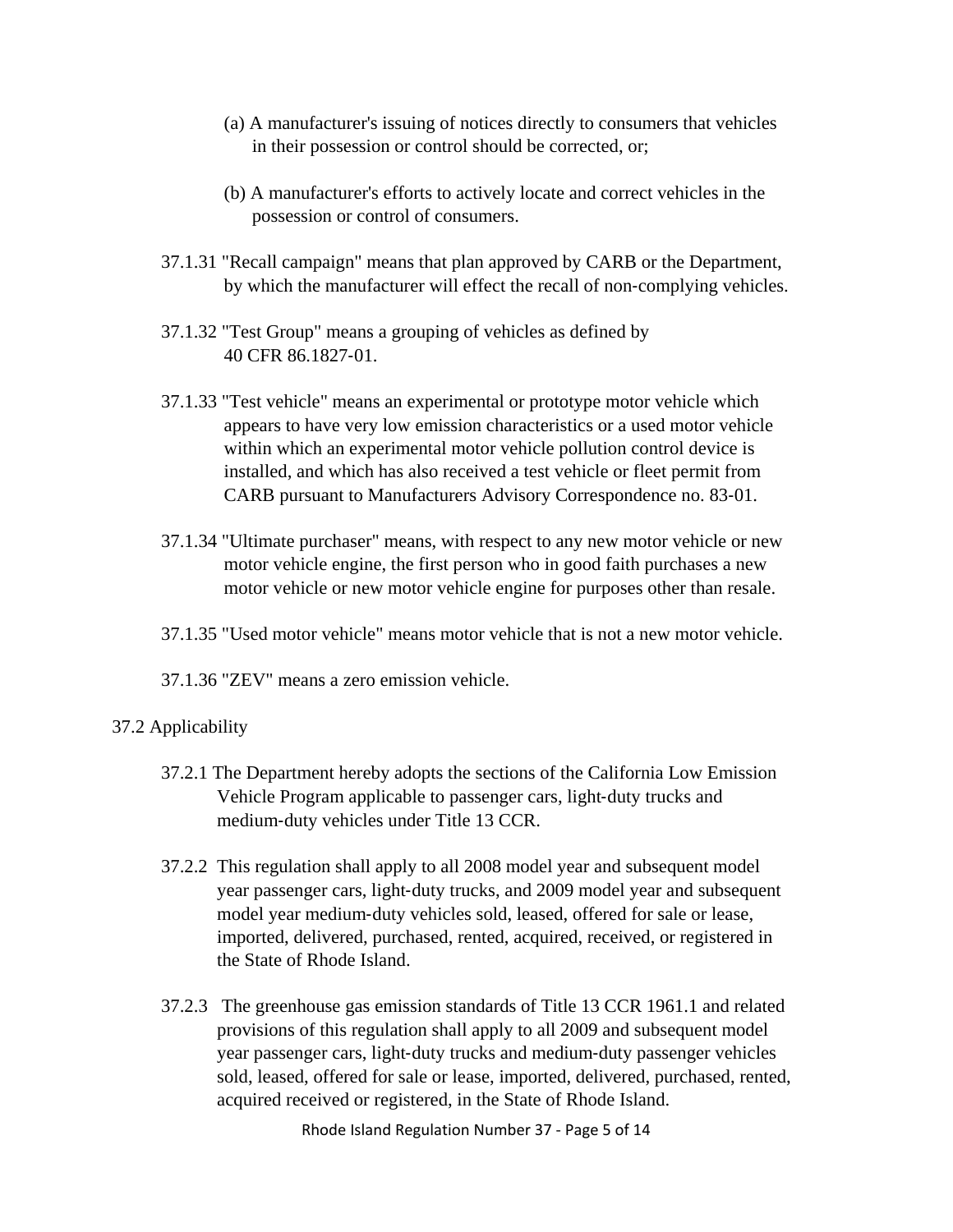- 37.2.4 All technical guidance issued by CARB relative to the implementation of Title 13 CCR, including but not limited to Manufacturers Advisory Correspondences and Mail Outs shall be applicable to all vehicles subject to this regulation.
- 37.3 Emission Requirements and Credits
	- 37.3.1 No person shall sell, import, deliver, purchase, lease, rent, acquire, receive, or register a new vehicle subject to this regulation in the State of Rhode Island that has not received a CARB Executive Order for all applicable requirements of Title 13 CCR 1900, 1960.1, 1960.5, 1961, 1961.1, 1962, 1962.1, 1965, 1968.1, 1968.2, 1968.5, 1976, 1978, 2037, 2038, 2062, 2101, 2111, and 2235, incorporated herein by reference, unless the vehicle is sold directly from one dealer to another dealer, sold for the purpose of being wrecked or dismantled, sold exclusively for off-highway use, or sold for registration out of state, and except as provided in section 37.3.7.
	- 37.3.2 It is conclusively presumed under this regulation that the equitable or legal title to any motor vehicle with an odometer reading of 7,500 miles or more has been transferred to an ultimate purchaser and that the equitable or legal title to any motor vehicle with an odometer reading of less than 7,500 miles has not been transferred to an ultimate purchaser.
	- 37.3.3 Fleet-wide Average NMOG Requirements
		- (a)Effective model years 2008, and for each subsequent model year, compliance with the Fleet-wide Average Non-Methane Organic Gas Exhaust Emission Requirement in Rhode Island, as set forth at Title 13 CCR 1961, shall be demonstrated for each motor vehicle manufacturer according to the procedures in Title 13 CCR 1961, and shall be based on the number of vehicles, subject to this regulation, produced and delivered for sale by each manufacturer in the State of Rhode Island. The Department shall provide that emission credits and debits, based on the number of vehicles, subject to this regulation, produced and delivered for sale by each manufacturer, in the State of Rhode Island, may be accrued and utilized by each vehicle manufacturer pursuant to the procedures set forth at Title 13 CCR 1961.
		- (b) In model years 2008 through 2010, manufactures can earn NMOG credits in Rhode Island in accordance with the procedures set forth in Title 13 CCR 1961(c). Notwithstanding the requirements in section 37.3.3(a) that compliance be demonstrated for each model year,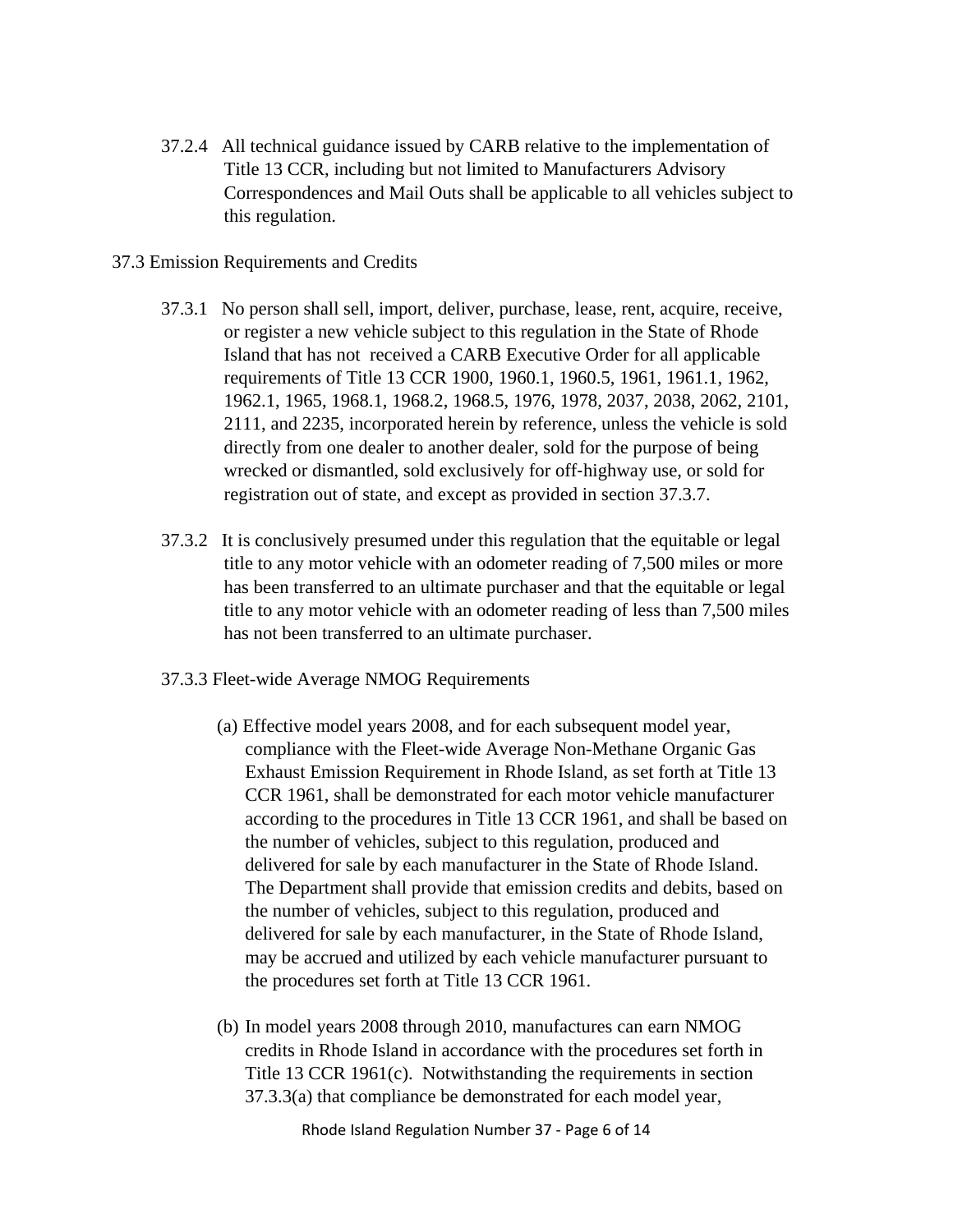manufacturers may demonstrate compliance with the Fleet-wide Average NMOG Exhaust Emission Requirement in Rhode Island for model years 2008 through 2010 following the 2010 model year and may apply NMOG credits earned during any of the model years 2008 through 2010 when demonstrating compliance.

#### 37.3.4 ZEV Requirements

Each manufacturer shall comply with the Zero Emission Vehicle sales requirement in Rhode Island and based on Rhode Island total vehicle sales, as set forth in Title 13 CCR 1962. Compliance with the Zero Emission Vehicle sales requirement shall be required for model year 2008 and subsequent model years.

### 37.3.5 ZEV Credit Account Balances

- (a) Manufacturers may voluntarily establish ZEV credit account balances by transferring ZEV credit balances for each ZEV credit account maintained in California from California to Rhode Island at the beginning of model year 2008. This transfer will be performed only after all credit obligations for model years 2007 and earlier have been satisfied in California. The manufacturer's California credit balances shall be multiplied by the ratio of the average number of PCs and LDT1s produced and delivered for sale in Rhode Island to the average number PCs and LDT1s produced and delivered for sale in California in model years 2000 through 2002 or, alternatively, by the ratio of PCs and LDT1s produced and delivered for sale in Rhode Island to PCs and LDT1s produced and delivered for sale in California in model year 2008. In either case, the time period used to determine the credit transfer ratio will also be used to determine model year 2008 ZEV sales requirements in Rhode Island.
- (b) As an alternative to the credit transfer method in section 37.3.5(a), manufacturers may voluntarily establish ZEV credit balances by transferring ZEV credit balances for each ZEV credit account maintained in California from California to Rhode Island that existed at the beginning of model year 2005. The manufacturer's California credit balances shall be multiplied by the ratio of the average number of PCs and LDT1s produced and delivered for sale in Rhode Island to the average number of PCs and LDT1s produced and delivered for sale in California in model years 2000 through 2002 or, alternatively, by the ratio of PCs and LDT1s produced and delivered in Rhode Island to PCs and LDT1s produced and delivered in California in model year 2005.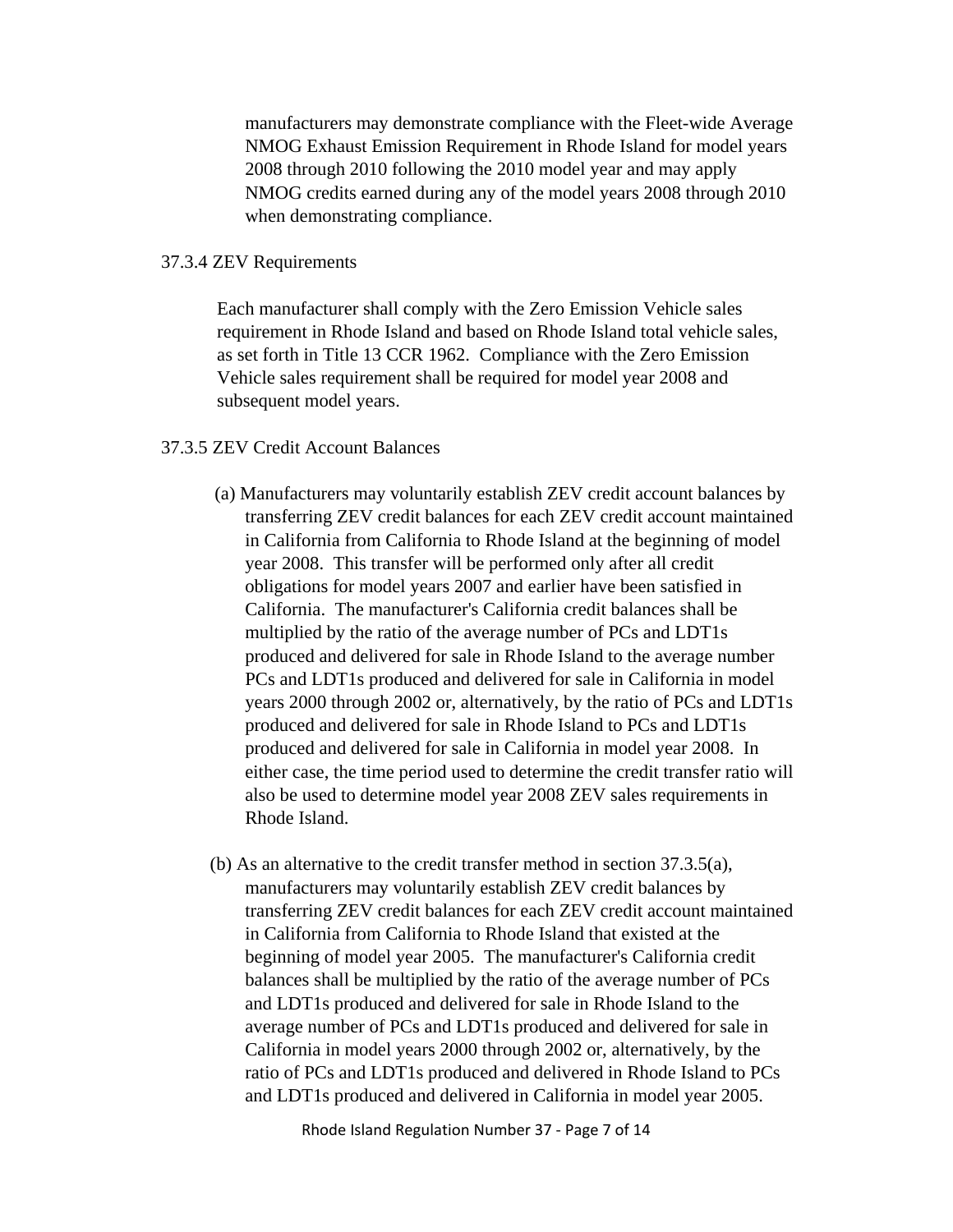This transfer will be performed only after all credit obligations for model years 2004 and earlier have been satisfied in California. If the average number of PCs and LDT1s produced and delivered in 2000 through 2002 is used to determine the credit transfer ratio, that time period will be used to determine the model year 2008 ZEV sales requirement. If the number of PCs and LDT1s produced and delivered in model year 2005 is used to determine the credit transfer ratio, model year 2008 will be used to determine model year 2008 ZEV requirements.

- (c) Each ZEV credit account established under section 37.3.5(b) shall be adjusted by subtracting any credit expenditures in California in model years 2005 through 2007. The credit expenditure adjustment will equal the difference between the model year 2008 California ZEV credit account balance and the model year 2005 California ZEV credit account balance, multiplied by the ZEV credit account transfer ratio determined in accordance with section 37.3.5(b). This calculation shall be performed only after all credit obligations for model years 2007 and earlier have been satisfied in California. If the model year 2008 credit balance for an account is equal to or greater than the model year 2005 credit balance for the account, no credit expenditure adjustment shall be made.
- (d) All ZEV credit accounts established under section 37.3.5(b) shall be adjusted by adding ZEV credits earned in Rhode Island in model years 2005 through 2007. Rhode Island ZEV credits are determined in accordance with California ZEV credit rules for the same model year and are subject to the same multipliers. Credits earned in accordance with this section are also subject to an additional Rhode Island multiplier of 1.25.
- (e) AT-PZEV credit accounts established under section 37.3.5(b) may be adjusted by adding excess PZEV credits earned in California and applied as AT-PZEV credits under Title 13 CCR 1962(b)(2)(D). AT-PZEV credits shall be transferred using the ZEV credit account transfer ratio determined in accordance with section 37.3.5(b). AT-PZEV credits may be used for meeting a manufacturer's ZEV obligations during model years 2008 and 2009.
- (f) Each manufacturer electing to transfer credits under section 37.3.5(b) shall offer for sale or lease in model years 2006 through 2011 in Rhode Island any PZEV, AT-PZEV, or ZEV, except Type III ZEVs, offered in California through model year 2011 in accordance with Title 13 CCR 1962(b)(2), that is offered for sale or lease in California. To comply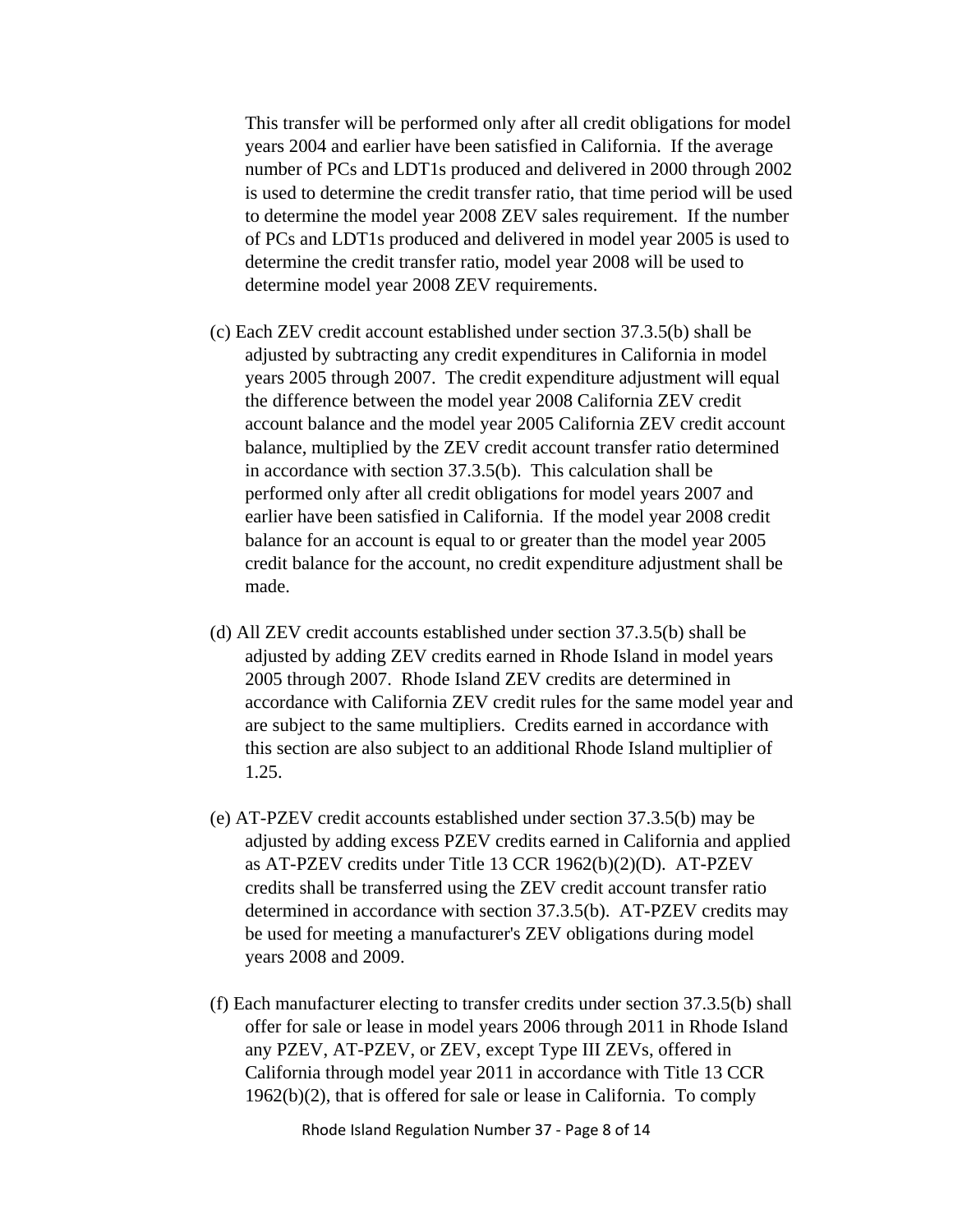with this requirement, manufacturers shall make a good faith effort to offer vehicles in numbers that are approximately equal to the ratio of sales demand in Rhode Island to the sales demand in California.

- (g) Type III ZEVs produced and delivered for sale in Rhode Island, California and any state that is administering the California ZEV requirement pursuant to section 177 of the federal Clean Air Act may be credited as allowed by Title 13 CCR l962(d)(5)(D). Type III ZEVs produced and delivered for sale in California and any state that is administering the California ZEV requirement pursuant to section 177 of the federal Clean Air Act shall not be subject to the credit account transfer ratio calculated in sections 37.3.5 (a) through (d).
- (h) Each manufacturer electing to transfer credits under section 37.3.5(b) shall notify the Department of its intent to do so within 60 days of the effective date of this regulation.
- (i) Until such time as NEVs can be legally registered in Rhode Island, manufacturers that generate ZEV credits in California through the sale of NEVs shall receive Rhode Island credits for those sales. Credits will be transferred annually using the ZEV credit account transfer ratio determined in accordance with either section 37.3.5(a) or 37.3.5(b), as applicable to the manufacturer. For manufacturers electing to transfer credits under section 37.3.5(b), NEV credits will be transferred beginning in model year 2005.
- 37.3.6 Anti-tampering Provisions
	- (a) No person shall disconnect, modify, or alter any emission-related part, except for purposes of repair or replacement.
	- (b) No person shall operate or leave standing upon any highway any motor vehicle subject to this regulation and required to be equipped with an emission control device meeting the standards of this regulation, or subject to the motor vehicle pollution control device requirements pursuant to the Clean Air Act, 42 U.S.C. Section 7401 et seq., inclusive, and the standards and requirements promulgated thereunder, unless the motor vehicle is equipped with the required motor vehicle pollution control device which is correctly installed and in operating condition.

### 37.3.7 Exemptions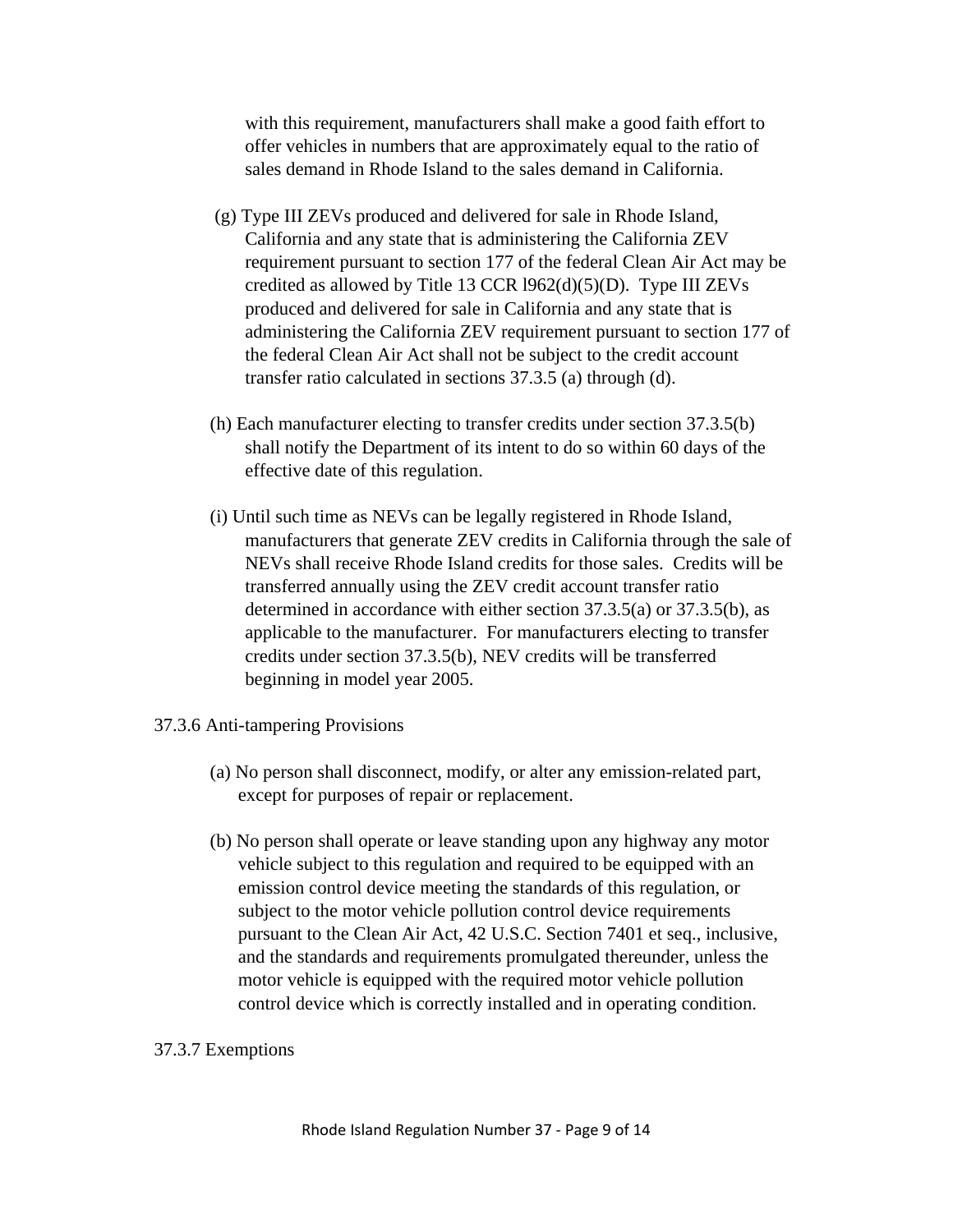- (a) Motor vehicles held for daily lease or rental to the general public or engaged in interstate commerce which are registered and principally operated outside the State of Rhode Island, shall not be subject to the requirements of sections 37.3.
- (b) Motor vehicles defined as test vehicles, as emergency vehicles, or qualifying for exemption under Section 43656 of the California Health and Safety Code, incorporated herein by reference, shall not be subject to the requirements of sections 37.3.
- (c) Motor vehicles purchased by a nonresident prior to establishing residency in the State of Rhode Island; or
- (d) Motor vehicles transferred by inheritance, or by decree of divorce, dissolution or legal separation entered by a court of competent jurisdiction; or
- (e) Motor vehicles acquired by a resident of the State for the purpose of replacing a vehicle registered to said resident which was damaged or inoperative, beyond reasonable repair, or was stolen while out of the State; provided that such replacement vehicle is acquired out of the state at the time the previously registered vehicle became damaged or inoperative, beyond reasonable repair, or was stolen.

## 37.4 Vehicle Testing

- 37.4.1 New Vehicle Certification Testing
	- (a)All new vehicle models subject to this regulation, sold or leased in the State of Rhode Island, must be certified as meeting the motor vehicle emission requirements of Title 13 CCR 1960.1, 1960.5, 1961, 1961.1, 1962, 1962.1, 1965, 1968.1, 1968.2, 1968.5, 1976, 1978, 2037, 2038, 2062, 2101, 2111, and 2235, incorporated herein by reference, as determined by testing conducted in accordance with the testing procedures incorporated in said Section of Title 13. Testing reports must be provided to the Department upon request.
	- (b) For the purposes of compliance with section 37.4.1(a), New Vehicle Certification Testing determinations and findings made by CARB shall be applicable.
- 37.4.2 Assembly Line Testing.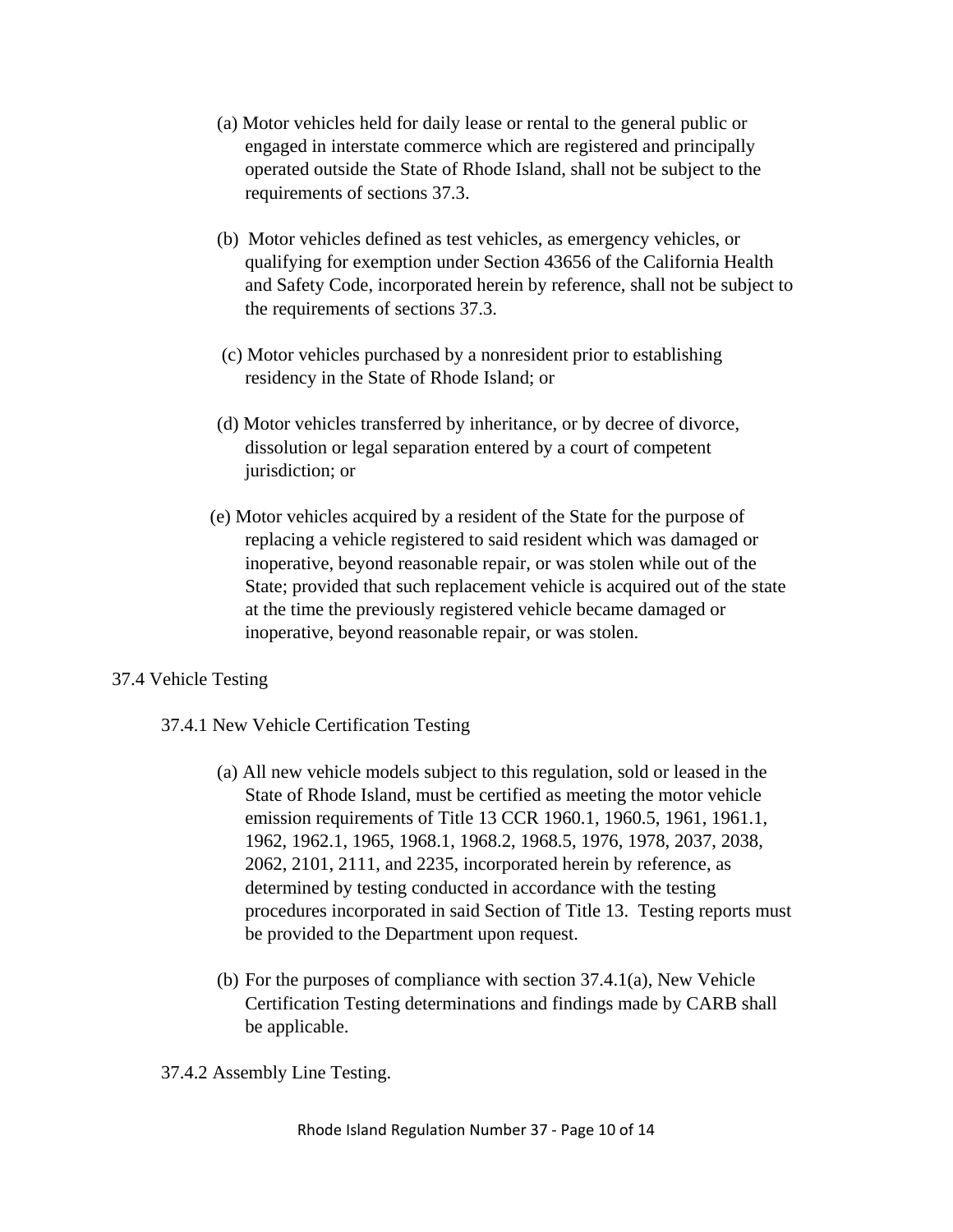- (a) All manufacturers of new vehicles subject to this regulation, shall conduct Inspection Testing and Quality Audit Testing in accordance with Title 13 CCR 2062, and incorporated herein by reference. Testing reports must be provided to the Department upon request.
- (b) For the purposes of determining compliance with section, 37.4.2(a) Inspection Testing and Quality Audit Testing determinations and findings made by CARB shall be applicable.
- (c) In the event that a vehicle manufacturing facility which manufactures vehicles certified to the California standards, for sale in Rhode Island is not subject to the above Inspection Testing and Quality Audit Testing requirements of CARB, the Department may, after consultation with CARB, require Inspection Testing and Quality Audit Testing at such facility in accordance with Title 13 CCR 2062, 2106, 2107, and 2150, and incorporated herein by reference; provided that upon a manufacturer's written request and demonstration of need, functional testing pursuant to the procedures incorporated in Title 13 CCR 2062 of a statistically significant sample may substitute for the 100% testing rate in Title 13 CCR 2062, with the written consent of the Department.
- 37.4.3 New Vehicle Compliance Testing
	- (a) New vehicle models subject to this regulation, prior to their being offered for sale or lease in the State of Rhode Island, must meet the motor vehicle emission requirements of Title 13 CCR 1961, as determined by New Vehicle Compliance Testing, conducted in accordance with Title 13 CCR 2101 ‐ 2110, 2150, and 2151, and incorporated herein by reference. Testing reports must be provided to the Department upon request.
	- (b) For the purpose of compliance with section 37.4.3(a), New Vehicle Compliance Testing determinations and findings made by CARB shall be applicable.
- 37.4.4 In‐Use Vehicle Enforcement Testing
	- (a)For purposes of detection and repair of vehicles subject to this regulation failing to meet the motor vehicle emission requirements of Title 13 CCR 1961, the Department may conduct, after consultation with CARB, In‐ Use Vehicle Enforcement Testing in accordance with the protocol and testing procedures in Title 13 CCR 2140, and incorporated herein by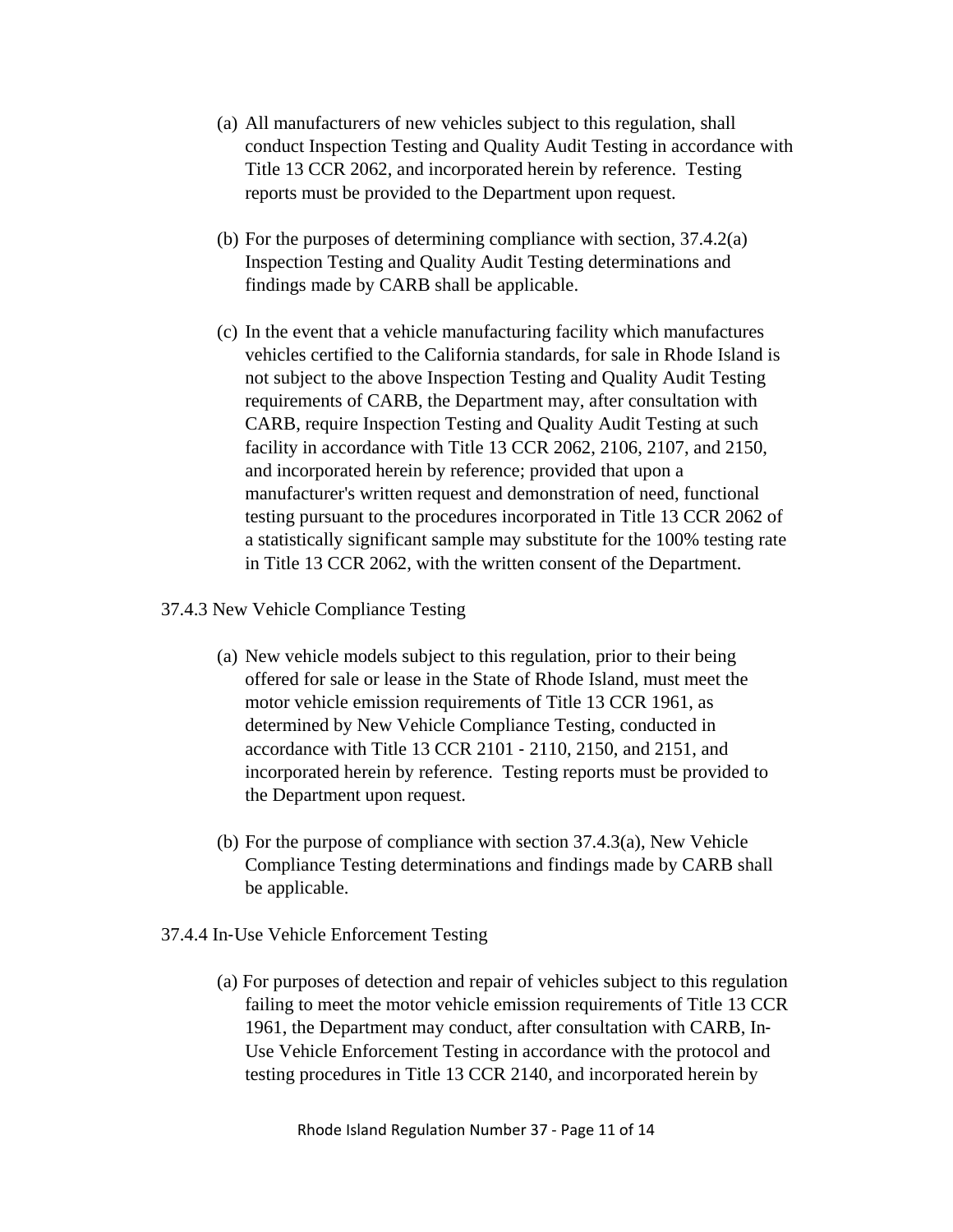reference. Testing reports must be provided to the Department upon request.

- (b) For the purposes of compliance with section 37.4.4(a), In‐Use Vehicle Enforcement Testing determinations and findings made by CARB shall be applicable.
- 37.4.5 In‐Use Surveillance Testing
	- (a) For the purposes of testing and monitoring the overall effectiveness in the State of Rhode Island of the program set forth in this regulation in controlling emissions, the Department may conduct In‐Use Surveillance Testing after consultation with CARB.
	- (b) For the purposes of program planning and analysis, In‐Use Surveillance Testing determinations and findings made by CARB shall be applicable.

## 37.5 Warranty

37.5.1 All manufacturers of new vehicles which are sold, leased, offered for sale or lease, or registered in the State of Rhode Island shall warrant to the owner that each vehicle shall comply over its period of warranty coverage with all requirements of Title 13 CCR 2035 ‐ 2038, 2040, and 2041, and incorporated herein by reference.

All manufacturers shall submit to the Department, upon request, Failure of Emission‐Related Components reports as defined at Title 13 CCR 2144, for vehicles subject to this regulation, in compliance with the procedures in Title 13 CCR, and incorporated herein by reference.

37.5.2 For purposes of compliance with section 37.5.1, manufacturers may submit copies of the Failure of Emission‐Related Components reports that are submitted to California Air Resources Board in lieu of submitting reports for vehicles subject to this regulation.

## 37.6 Reporting Requirements

37.6.1 Commencing with the 2008 model year, each manufacturer shall submit annually, to the Department, by no later than March 1 of the calendar year following the close of the completed model year, a report documenting total deliveries for sale of vehicles in each test group over that model year, in the State.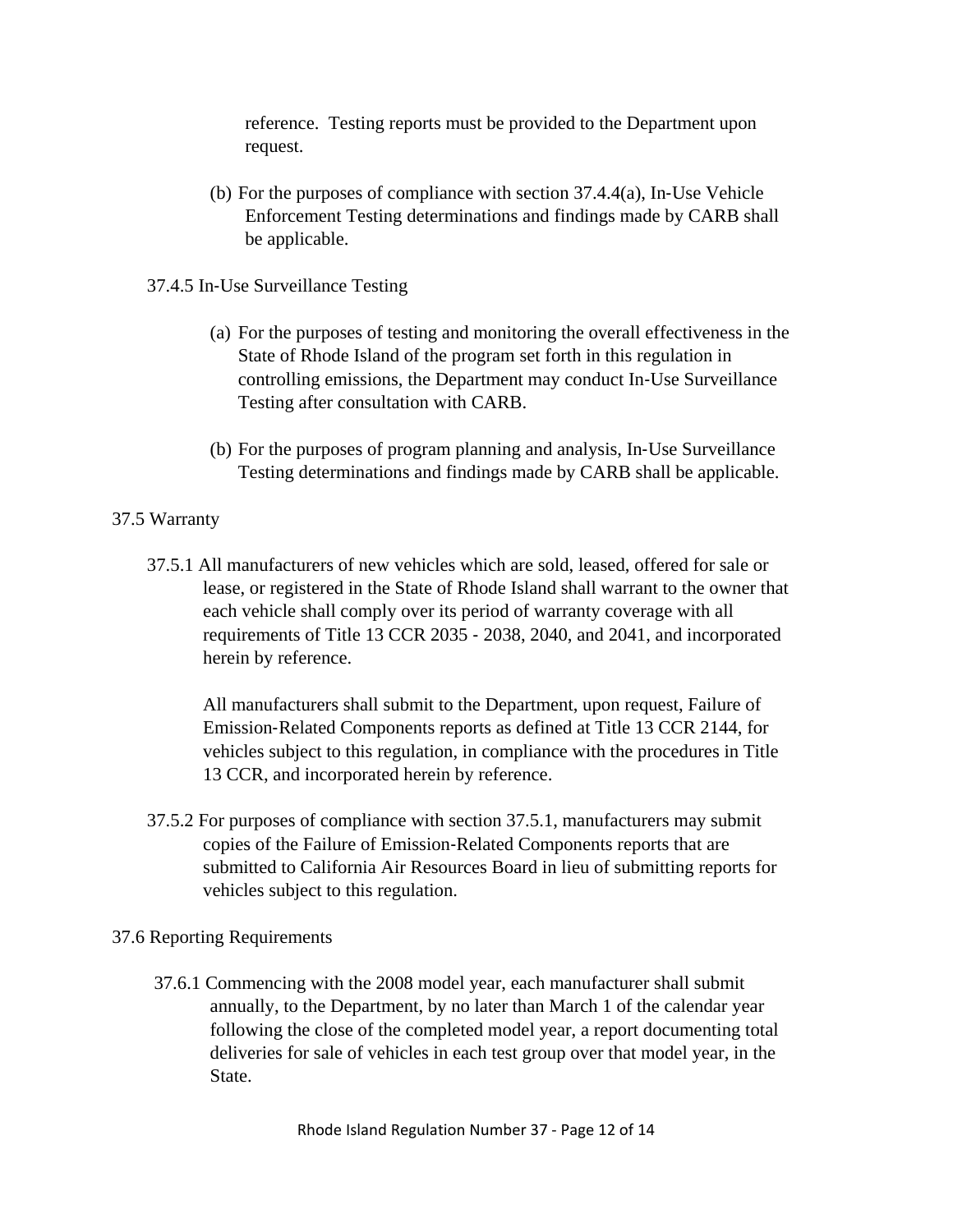- 37.6.2 Commencing with model year 2011, each manufacturer shall submit annually to the Department, by no later than March 1 of the calendar year following the close of the completed model year, a report, prepared according to the procedures in Title 13, CCR Section 1961 calculating the Fleet-wide Non-Methane Organic Gas Exhaust Emission Average for the model year just ended.
- 37.6.3 For the purposes of determining if vehicles qualify for exemption under section 37.4, the Department may require any motor vehicle manufacturer or dealer of vehicles subject to this regulation to submit any documentation the Department deems necessary for the effective administration and enforcement of this regulation.
- 37.7.4 Commencing with the 2009 model year, each manufacturer shall submit annually, to the Department, by no later than March 1 of the calendar year following the close of the completed model year, a report documenting the fleet average greenhouse gas exhaust emission levels for passenger cars, light‐duty trucks and medium‐duty passenger vehicles, delineated by model type, that are produced and delivered for sale in the State of Rhode Island, as determined in accordance with the provisions set forth in CCR, Title 13, section 1961.1.

## 37.7 Enforcement

- 37.7.1 The Department may conduct inspection and surveillance of new and used motor vehicles for the purposes of compliance with the requirements set forth in section 37.3.
	- (a)Inspections by the Department or its agents, pursuant to section 37.7.1 may be conducted on any premises owned, operated, used, leased, or rented by any vehicle dealer. Said inspection may extend to all emissionrelated parts and operation and may require the on premises operation and testing of an engine or vehicle, and inspection of any related records, including records of emission related part repair performed under warranty.
	- (b) The Department or its agents may perform functional tests, steady‐state tests, and other tests as reasonably necessary. In addition, the California Motor Vehicle Inspection program emissions tests standards in Title 13 CCR 2176, and incorporated herein by reference, applicable to the appropriate model year vehicle, may be used by the Department to verify compliance with section 37.